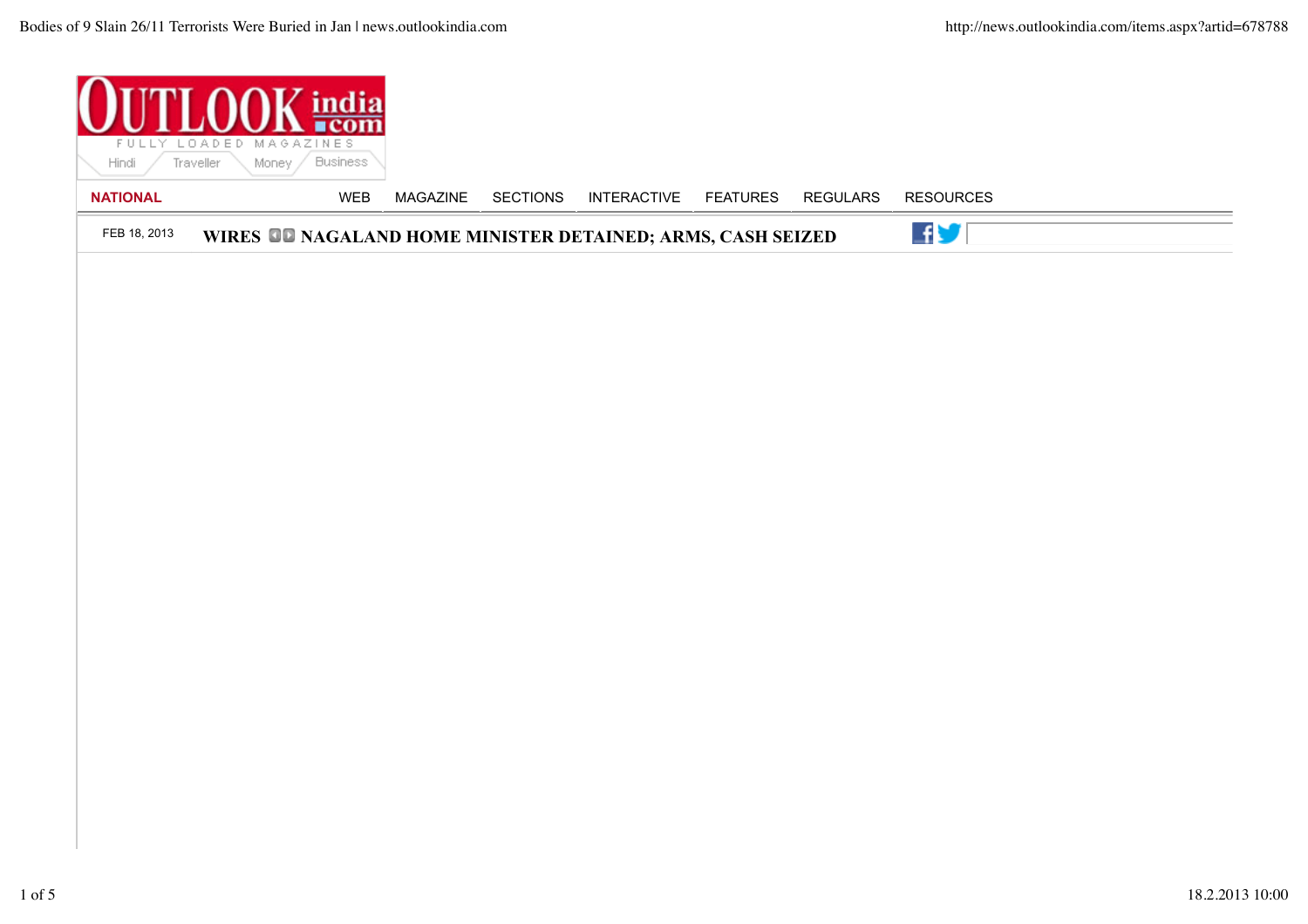# **Bodies of 9 Slain 26/11 Terrorists Were Buried in Jan**

| MUMBAI   APR 06, 2010                          |      |             |                      |                 |
|------------------------------------------------|------|-------------|----------------------|-----------------|
| Like $\vert \cdot \vert$ 0 $\vert \cdot \vert$ | Send | Tweet $ 0 $ | $\blacksquare$ PRINT | <b>COMMENTS</b> |
|                                                |      |             |                      |                 |

The bodies of nine Pakistani perpetrators of the brazen 26/11 attacks were "secretly" buried in January, the Maharashtra government revealed today.

"Bodies of nine terrorists who attacked Mumbai on November 26, 2008 have been disposed of in January this year," Home Minister R R Patil informed the Legislative Council.

The unclaimed bodies had been lying in the J J Hospital morgue since the attacks that claimed 166 lives. Pakistan has also been denying that the terrorists belong to that country.

Patil, however, did not mention the place where the bodies were buried, apparently due to security reasons.

The Maharashtra government had sought mandatory permission of the Centre to dispose of the bodies as several international agencies were involved in the investigation.

Muslim organisations in Mumbai had announced that cemeteries where unclaimed bodies were usually buried will not open their doors for the terrorists, who they described as not the true followers of Islam.

"The matter (of disposal of bodies) was deliberately kept a secret from media and other people," Patil said, adding "now the only question that remains is of the lone surviving terrorist Ajmal Kasab."

# **PHOTOS WIRES BLOGS LATEST**

Quetta Blast: Pak Shias Refuse to Bury Dead Chhattisgarh: Woman Naxal Surrenders Chandigarh: Milkha Singh, Others Booked for Brawl Walk Like the Beatles: Kolkata Traffic Police Harvard Press to Make Entire Book List Available in India No Possibility of Early Lok Sabha Polls: Ajit Singh Militants Storm Govt Complex in Peshawar, 4 Killed Bangladesh Violence: 3 Killed in Sporadic Clashes Moily Rules Out Roll Back in Petrol, Diesel Hike Normalcy Returns to Kashmir Valley

MORE D

SHORT TAKES

#### **FEB 17, 6:59:03 PM | BUZZ**

Shivam Vij reports: Arindam Chaudhuri promises to get Kafila page unblocked FILED IN: WHY DOES DELHI-BASED IIPM REPEATEDLY SUE IN ASSAM? YOUR TAKE | PERMALINK

# **FEB 17, 1:59:03 AM | BUZZ**

Medianama has an excellent live-blog on all the developments on the story FILED IN: WHY DOES DELHI-BASED IIPM REPEATEDLY SUE IN ASSAM?

YOUR TAKE | PERMALINK

# **FEB 16, 11:42:07 PM | SUNDEEP DOUGAL**

The Hoot's coverage of the IIPM: